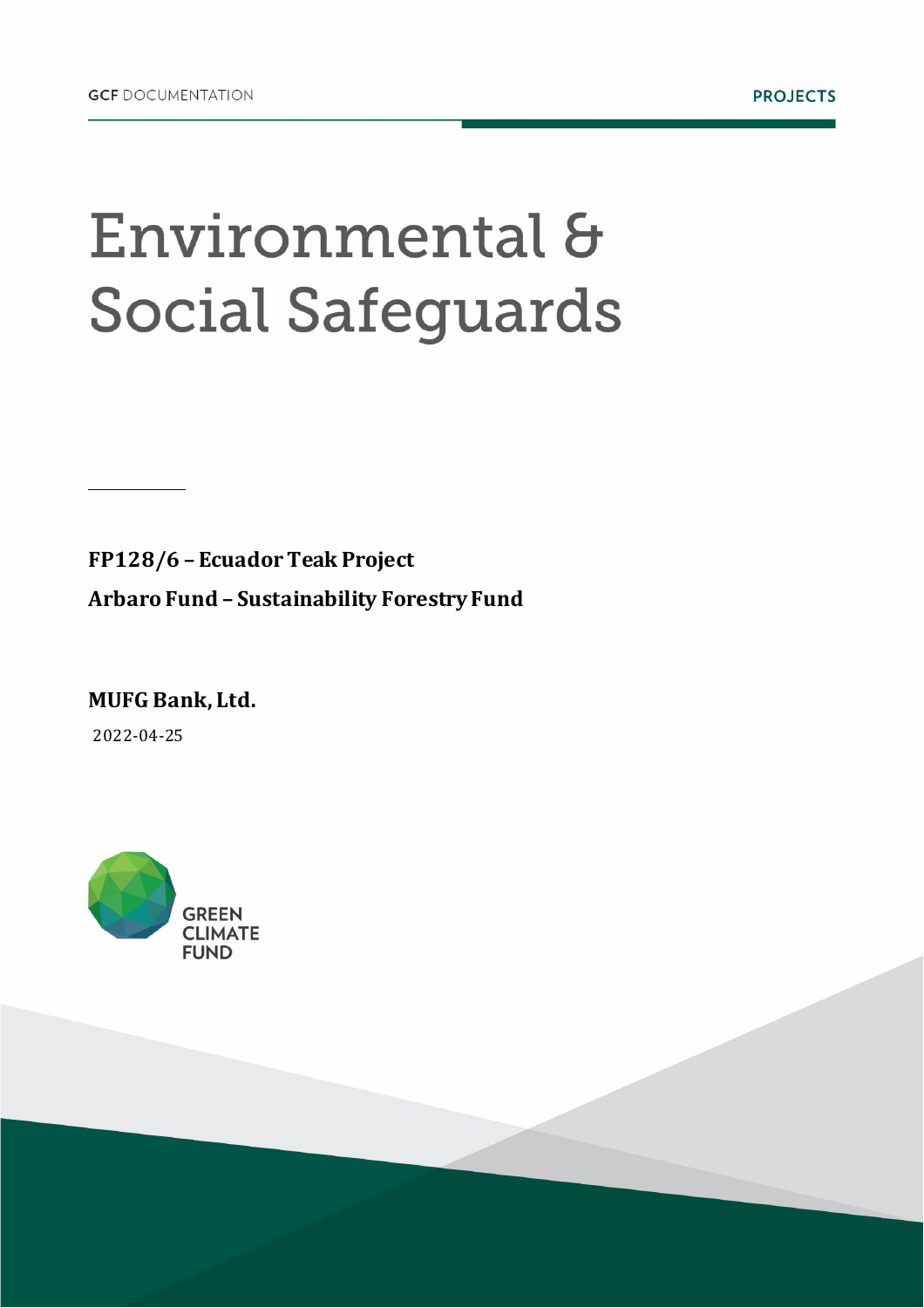#### **ESS disclosure report form for subprojects**

| <b>Accredited entity</b>                                 | MUFG Bank, Ltd.                                                                                                                                                                                                                                                                                                                                                                                                                                                                                                                                                 |  |  |
|----------------------------------------------------------|-----------------------------------------------------------------------------------------------------------------------------------------------------------------------------------------------------------------------------------------------------------------------------------------------------------------------------------------------------------------------------------------------------------------------------------------------------------------------------------------------------------------------------------------------------------------|--|--|
| Programme                                                |                                                                                                                                                                                                                                                                                                                                                                                                                                                                                                                                                                 |  |  |
| FP number and programme<br>title                         | FP128 Arbaro Fund - Sustainable Forestry Fund                                                                                                                                                                                                                                                                                                                                                                                                                                                                                                                   |  |  |
| Sector (public or private)                               | Private                                                                                                                                                                                                                                                                                                                                                                                                                                                                                                                                                         |  |  |
| Location (target country and,<br>if any, specific areas) | Sub-Saharan Africa and Latin America                                                                                                                                                                                                                                                                                                                                                                                                                                                                                                                            |  |  |
| <b>ESS</b> category                                      | $I-1$                                                                                                                                                                                                                                                                                                                                                                                                                                                                                                                                                           |  |  |
| Board decision and date                                  | Decision B.25/04, 12 March 2020                                                                                                                                                                                                                                                                                                                                                                                                                                                                                                                                 |  |  |
| Subproject                                               |                                                                                                                                                                                                                                                                                                                                                                                                                                                                                                                                                                 |  |  |
| Subproject title                                         | <b>Ecuador Teak Project</b>                                                                                                                                                                                                                                                                                                                                                                                                                                                                                                                                     |  |  |
| <b>ESS</b> category                                      | Category B                                                                                                                                                                                                                                                                                                                                                                                                                                                                                                                                                      |  |  |
| Location                                                 | Ecuador                                                                                                                                                                                                                                                                                                                                                                                                                                                                                                                                                         |  |  |
|                                                          | Environmental and Social Impact Assessment (ESIA) (if applicable)                                                                                                                                                                                                                                                                                                                                                                                                                                                                                               |  |  |
| Date of disclosure on<br>accredited entity's website     | April 1, 2022                                                                                                                                                                                                                                                                                                                                                                                                                                                                                                                                                   |  |  |
| Language(s) understandable<br>to affected peoples        | <b>English and Spanish</b>                                                                                                                                                                                                                                                                                                                                                                                                                                                                                                                                      |  |  |
| Link to disclosure                                       | Environmental and Social ImpactAssessment:<br>English:<br>https://www.bk.mufg.jp/global/productsandservices/corpandi<br>nvest/gcf/af/pdf/ETP_ESIA.pdf<br>Spanish:<br>https://www.bk.mufg.jp/global/productsandservices/corpandi<br>nvest/gcf/af/pdf/ETP ESIA sp.pdf<br><b>Biodiversity Baseline:</b><br>English:<br>https://www.bk.mufg.jp/global/productsandservices/corpandi<br>nvest/gcf/af/pdf/ETP Biodiversity Baseline.pdf<br>Spanish:<br>https://www.bk.mufg.jp/global/productsandservices/corpandi<br>nvest/gcf/af/pdf/ETP Biodiversity Baseline sp.pdf |  |  |
| Other link(s)                                            | N/A                                                                                                                                                                                                                                                                                                                                                                                                                                                                                                                                                             |  |  |
| Remarks on compliance with<br><b>GCF</b> policies        | This disclosure is intended to satisfy the requirement set out in<br>para. 17 of the Information Disclosure Policy of the Green<br>Climate Fund (GCF) in relation to para. 63 of the Environmental<br>and Social Policy of the GCF.                                                                                                                                                                                                                                                                                                                             |  |  |
|                                                          | Environmental and Social Management Plan (ESMP) (if applicable)                                                                                                                                                                                                                                                                                                                                                                                                                                                                                                 |  |  |
| Date of disclosure on<br>accredited entity's website     | April 1, 2022                                                                                                                                                                                                                                                                                                                                                                                                                                                                                                                                                   |  |  |
| Language(s) understandable<br>to affected peoples        | <b>English and Spanish</b>                                                                                                                                                                                                                                                                                                                                                                                                                                                                                                                                      |  |  |

#### **Environmental and social report(s) disclosure form**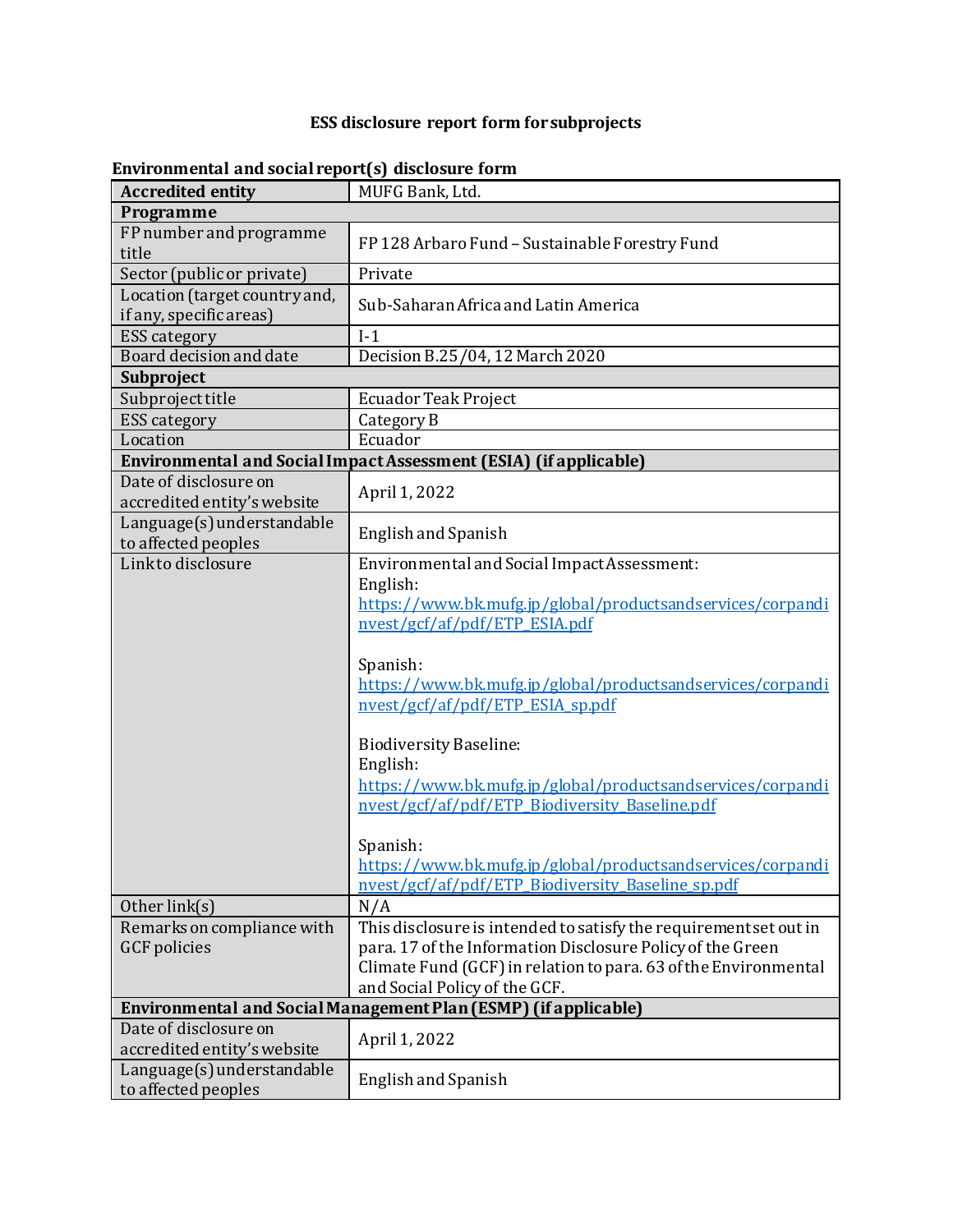| Link to disclosure          | Environmental and Social ImpactAssessment:                                                                                        |
|-----------------------------|-----------------------------------------------------------------------------------------------------------------------------------|
|                             | English:                                                                                                                          |
|                             | https://www.bk.mufg.jp/global/productsandservices/corpandi                                                                        |
|                             | nvest/gcf/af/pdf/ETP_ESIA.pdf                                                                                                     |
|                             |                                                                                                                                   |
|                             | Spanish:                                                                                                                          |
|                             | https://www.bk.mufg.jp/global/productsandservices/corpandi                                                                        |
|                             | nvest/gcf/af/pdf/ETP ESIA sp.pdf                                                                                                  |
|                             |                                                                                                                                   |
|                             | <b>Biodiversity Baseline:</b><br>English:                                                                                         |
|                             | https://www.bk.mufg.jp/global/productsandservices/corpandi                                                                        |
|                             | nvest/gcf/af/pdf/ETP Biodiversity Baseline.pdf                                                                                    |
|                             |                                                                                                                                   |
|                             | Spanish:                                                                                                                          |
|                             | https://www.bk.mufg.jp/global/productsandservices/corpandi                                                                        |
|                             | nvest/gcf/af/pdf/ETP Biodiversity Baseline sp.pdf                                                                                 |
| Other link(s)               | N/A                                                                                                                               |
| Remarks on compliance with  | This disclosure is intended to satisfy the requirement set out in                                                                 |
| <b>GCF</b> policies         | para. 17 of the Information Disclosure Policy of the GCF in                                                                       |
|                             | relation to para. 63 of the Environmental and Social Policy of the                                                                |
|                             | GCF.                                                                                                                              |
|                             | The ESMP is part of the ESIA.                                                                                                     |
|                             | Environmental and Social Management System (ESMS) (if applicable)                                                                 |
|                             |                                                                                                                                   |
| Date of disclosure on       |                                                                                                                                   |
| accredited entity's website | N/A                                                                                                                               |
| Language(s) understandable  |                                                                                                                                   |
| to affected peoples         | N/A                                                                                                                               |
| Link to disclosure          | N/A                                                                                                                               |
| Other link(s)               | N/A                                                                                                                               |
| Remarks on compliance with  |                                                                                                                                   |
| <b>GCF</b> policies         | N/A                                                                                                                               |
|                             | Any other relevant ESS reports, e.g. IPP, IPPF, RAP, RPF, (if applicable)                                                         |
| Description of              |                                                                                                                                   |
| report/disclosure           | N/A                                                                                                                               |
| Date of disclosure on       | N/A                                                                                                                               |
| accredited entity's website |                                                                                                                                   |
| Language(s) understandable  | N/A                                                                                                                               |
| to affected peoples         |                                                                                                                                   |
| Link to disclosure          | N/A                                                                                                                               |
| Other link(s)               | N/A                                                                                                                               |
| Remarks on compliance with  | N/A                                                                                                                               |
| <b>GCF</b> policies         |                                                                                                                                   |
|                             | Disclosure in location(s) convenient to affected peoples (or, if none or not yet identified,                                      |
| stakeholders)               |                                                                                                                                   |
| Date(s)                     | March 28, 2022                                                                                                                    |
| Place(s)                    | Forescan, Km. 1.5 vía Samborondón SBC Office Center Piso 3 Of. 34.<br>S/D y calle vehicular SBC Office Center. Guayaquil, ECUADOR |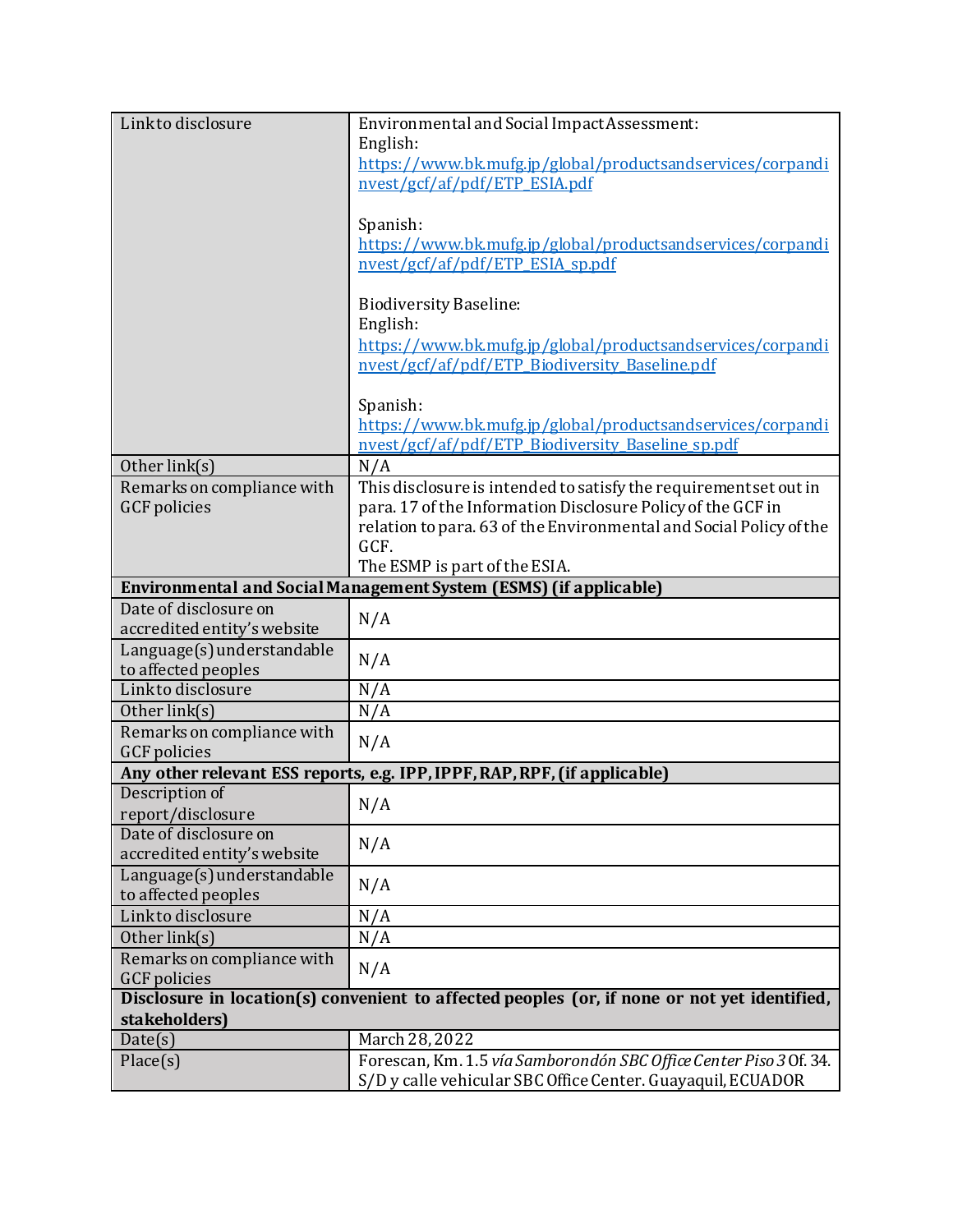| Provision on disclosure at | Environmental and Social Management System:                        |
|----------------------------|--------------------------------------------------------------------|
| the subproject level       |                                                                    |
|                            | In relation to each Category A and Category B subproject of the    |
|                            | Portfolio Companies, the Fund will disclose the Environmental      |
|                            | and Social Impact Assessment and Environmental and Social          |
|                            | Management Plan, and as appropriate, the Land Acquisition and      |
|                            | Resettlement Action Plan, Livelihood Restoration Action Plan,      |
|                            | Indigenous Peoples Plan and any other associated information       |
|                            | required to be disclosed in accordance with the GCF and Fund       |
|                            | disclosure requirements. The Fund will disclose the information    |
|                            | 120 calendar days (for Category A subprojects) or 30 calendar      |
|                            | days (for Category B subprojects) in advance of the approval of    |
|                            | the subprojects, in English and the local language. The disclosure |
|                            | will be on the Fund website and in locations convenient to         |
|                            | affected peoples, and the information will be provided to GCF.     |
|                            | The Fund will take into account the comments and inputs            |
|                            | received in the finalization of the documents.                     |
| Date and place of          |                                                                    |
| accredited entity/         | May 25, 2022 at earliest in Frankfurt, Germany                     |
| executing entity meeting   |                                                                    |

**Note: This form was prepared by the accredited entity stated above. For reference, the ESS disclosure report form for the programmeis attached.**

 $\overline{\phantom{a}}$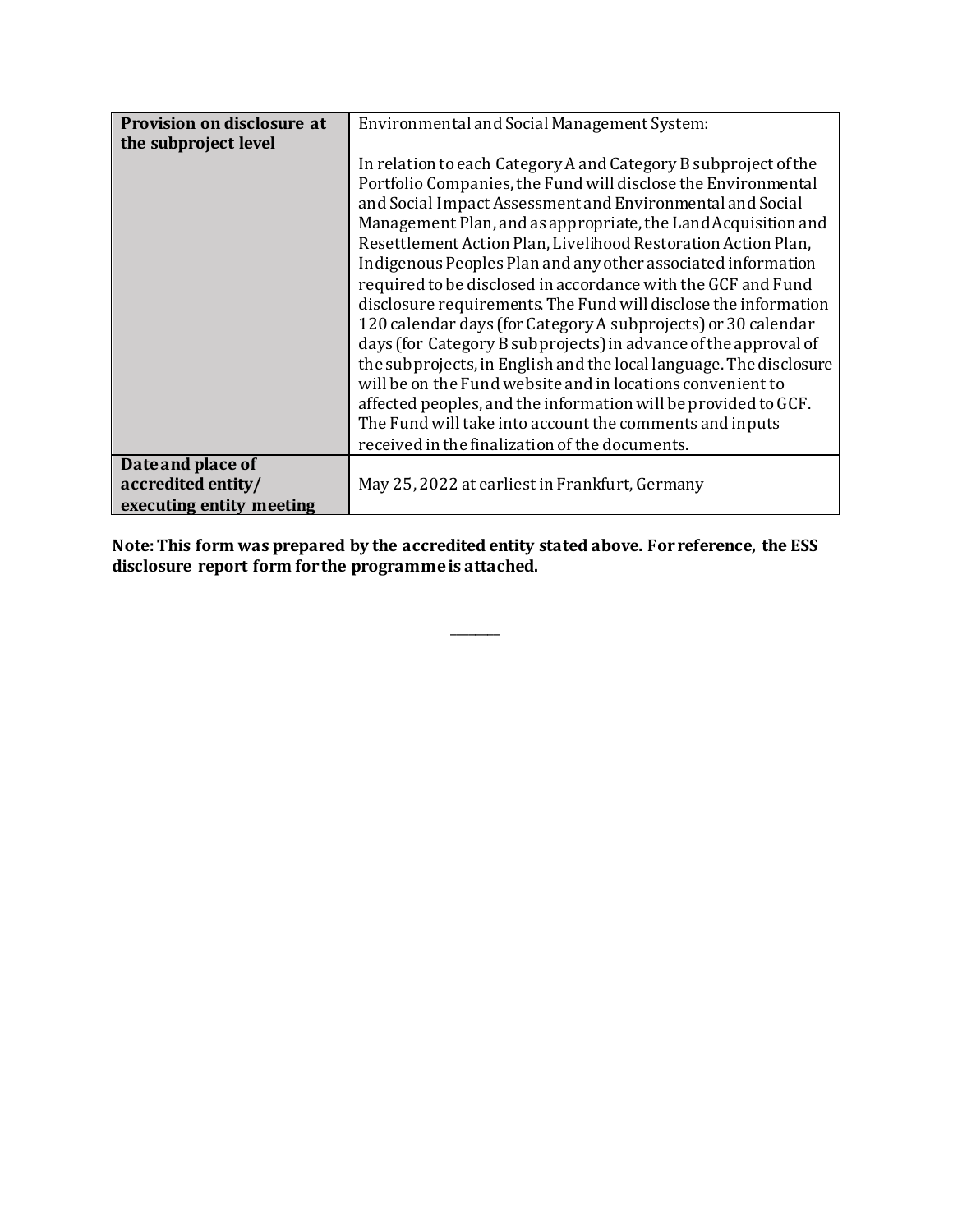# Environmental & **Social Safeguards**

**FP128**

**Arbaro Fund – Sustainable Forestry Fund**

**MUFG Bank, Ltd.** 2019-09-09 (Except Amharic) 2019-11-06 (Amharic)

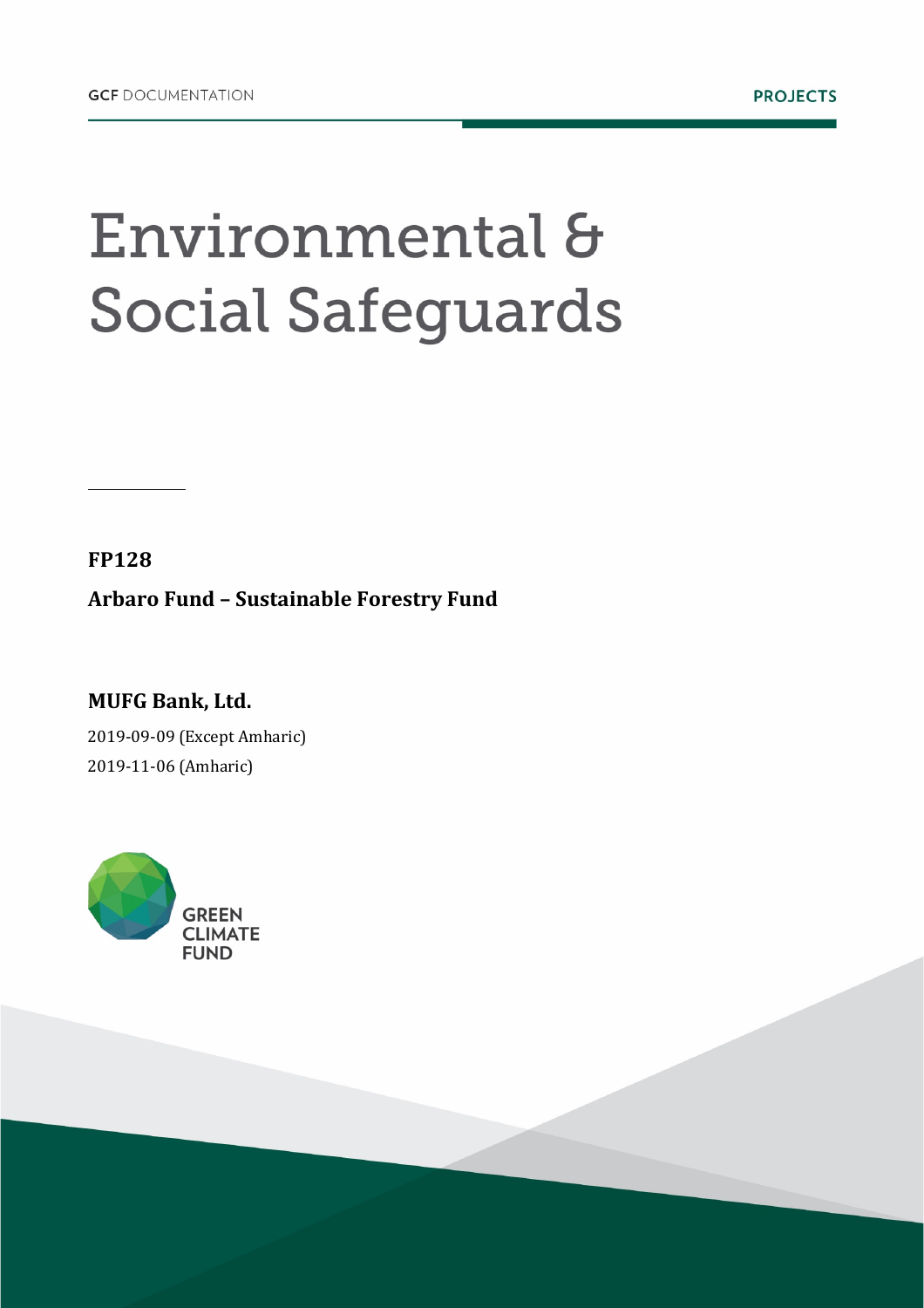### **Environmental and social safeguards report form pursuant to para. 17 of the IDP**

| <b>Basic project or programme information</b>                                                          |                                                                                                                                                             |  |
|--------------------------------------------------------------------------------------------------------|-------------------------------------------------------------------------------------------------------------------------------------------------------------|--|
| <b>Project or programme</b><br>title                                                                   | Arbaro Fund                                                                                                                                                 |  |
| <b>Existence of</b><br>subproject(s) to be<br>identified after GCF<br><b>Board approval</b>            | Yes                                                                                                                                                         |  |
| Sector (public or<br>private)                                                                          | Private                                                                                                                                                     |  |
| <b>Accredited entity</b>                                                                               | MUFG Bank, Ltd.                                                                                                                                             |  |
| <b>Environmental and</b><br>social safeguards (ESS)<br>category                                        | Category I-1                                                                                                                                                |  |
| Location - specific<br>location(s) of project or<br>target country or<br>$location(s)$ of<br>programme | Sub-Saharan Africa and Latin America.<br>Specific countries have not been determined until a specific fund<br>investment project appears.                   |  |
|                                                                                                        | <b>Environmental and Social Impact Assessment (ESIA) (if applicable)</b>                                                                                    |  |
| Date of disclosure on<br>accredited entity's website                                                   | N/A                                                                                                                                                         |  |
| Language(s) of disclosure                                                                              | N/A                                                                                                                                                         |  |
| <b>Explanation on language</b>                                                                         | N/A                                                                                                                                                         |  |
| Link to disclosure                                                                                     | N/A                                                                                                                                                         |  |
| Other $link(s)$                                                                                        | N/A                                                                                                                                                         |  |
| Remarks                                                                                                | N/A                                                                                                                                                         |  |
|                                                                                                        | <b>Environmental and Social Management Plan (ESMP) (if applicable)</b>                                                                                      |  |
| Date of disclosure on<br>accredited entity's website                                                   | N/A                                                                                                                                                         |  |
| Language(s) of disclosure                                                                              | N/A                                                                                                                                                         |  |
| <b>Explanation on language</b>                                                                         | N/A                                                                                                                                                         |  |
| Link to disclosure                                                                                     | N/A                                                                                                                                                         |  |
| Other link(s)                                                                                          | N/A                                                                                                                                                         |  |
| Remarks                                                                                                | N/A                                                                                                                                                         |  |
| <b>Environmental and Social Management (ESMS) (if applicable)</b>                                      |                                                                                                                                                             |  |
| Date of disclosure on<br>accredited entity's website                                                   | Monday, September 9, 2019 (Except Amharic)<br>Wednesday, November 6, 2019 (Amharic)                                                                         |  |
| Language(s) of disclosure                                                                              | English, Amharic, Portuguese, and Spanish                                                                                                                   |  |
| <b>Explanation on language</b>                                                                         | The program will target countries with English, Amharic, Portuguese, or<br>Spanish as official languages.                                                   |  |
| Link to disclosure                                                                                     | English:<br><b>Environmental and Social Management System</b><br>https://www.bk.mufg.jp/global/productsandservices/corpandinvest/gcf<br>/af/pdf/V2 ESMS.pdf |  |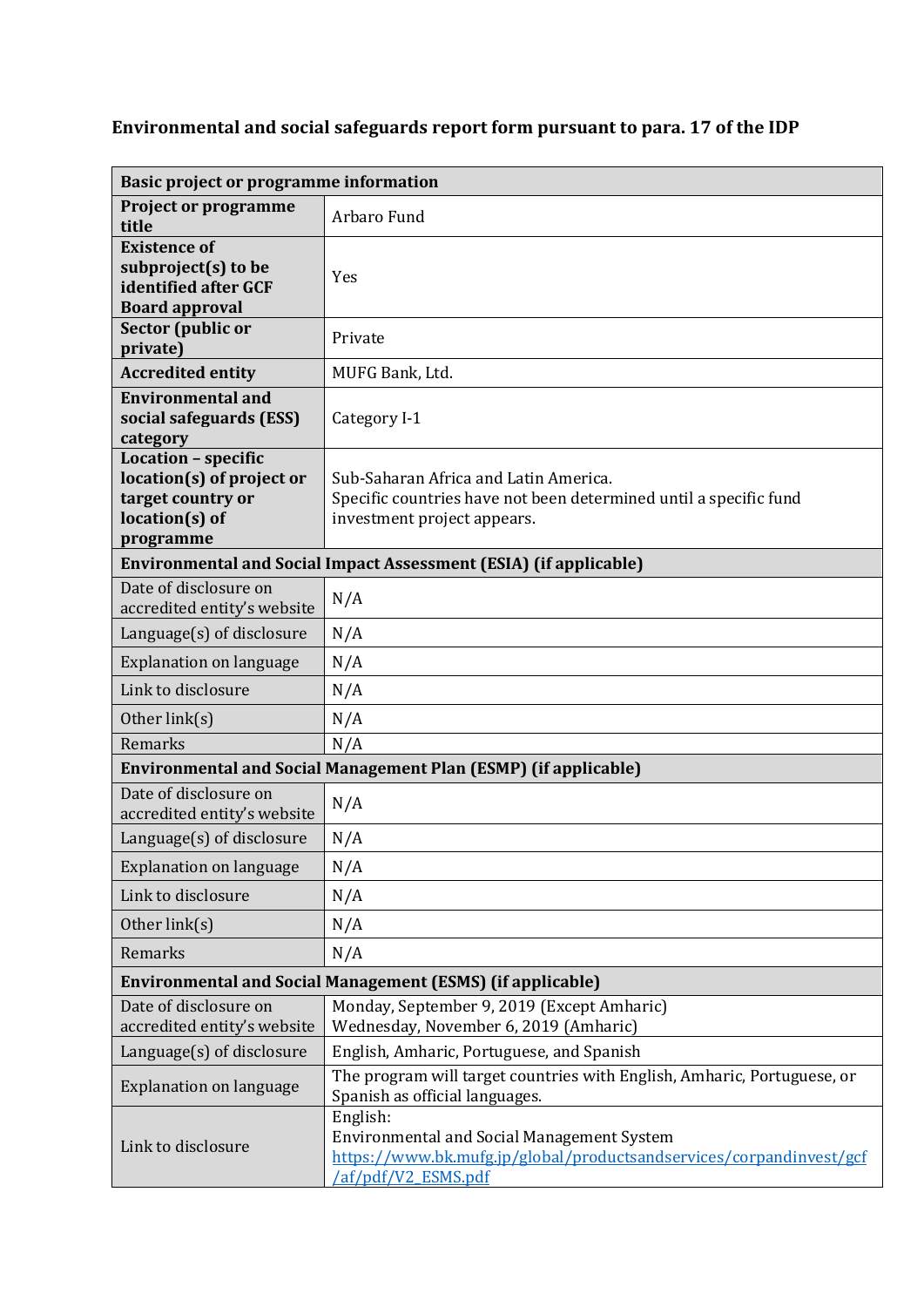|                                                                       | Amharic:                                                                                                         |  |
|-----------------------------------------------------------------------|------------------------------------------------------------------------------------------------------------------|--|
|                                                                       | የአካባቢ እና ማህበራዊ አስተዳደር ሥርዓት (Environmental and Social Management                                                  |  |
|                                                                       | <b>System Amharic translation</b> )                                                                              |  |
|                                                                       | https://www.bk.mufg.jp/global/productsandservices/corpandinvest/gcf<br>/af/pdf/ESMS Amharic.pdf                  |  |
|                                                                       |                                                                                                                  |  |
|                                                                       | Portugese:                                                                                                       |  |
|                                                                       | SISTEMA DE GESTÃO AMBIENTAL E SOCIAL (Environmental and Social                                                   |  |
|                                                                       | Management System Portuguese translation)<br>https://www.bk.mufg.jp/global/productsandservices/corpandinvest/gcf |  |
|                                                                       | /af/pdf/V2 ESMS Portuguese.pdf                                                                                   |  |
|                                                                       |                                                                                                                  |  |
|                                                                       | Spanish:<br>SISTEMA DE GESTION AMBIENTAL Y SOCIAL (Environmental and Social                                      |  |
|                                                                       | Management System Spanish translation)                                                                           |  |
|                                                                       | https://www.bk.mufg.jp/global/productsandservices/corpandinvest/gcf                                              |  |
|                                                                       | /af/pdf/V2 ESMS Spanish.pdf                                                                                      |  |
|                                                                       |                                                                                                                  |  |
| Other link(s)                                                         | Arbaro Fund webpage<br>https://www.bk.mufg.jp/global/productsandservices/corpandinvest/gcf                       |  |
|                                                                       | /af/index.html                                                                                                   |  |
|                                                                       | An ESMS consistent with the requirements for a Category I-1 programme                                            |  |
| Remarks                                                               | is contained in the 'Environmental and Social Management System                                                  |  |
|                                                                       | $(ESMS)'$ .<br>Any other relevant ESS reports, e.g. Resettlement Action Plan (RAP), Resettlement Policy          |  |
|                                                                       | Framework (RPF), Indigenous Peoples Plan (IPP), IPP Framework (if applicable)                                    |  |
| Description of the report                                             | N/A                                                                                                              |  |
| Description of                                                        |                                                                                                                  |  |
| report/disclosure on                                                  | N/A                                                                                                              |  |
| accredited entity's website                                           |                                                                                                                  |  |
| Language(s) of disclosure                                             | N/A                                                                                                              |  |
| <b>Explanation on language</b>                                        | N/A                                                                                                              |  |
| Link to disclosure                                                    | N/A                                                                                                              |  |
| Other link(s)                                                         | N/A                                                                                                              |  |
| Remarks                                                               | N/A                                                                                                              |  |
| Disclosure in locations convenient to affected peoples (stakeholders) |                                                                                                                  |  |
| Date                                                                  | Monday, September 9, 2019 (For Mozambique)                                                                       |  |
|                                                                       | Wednesday, November 6, 2019 (For Ethiopia, Ghana, and Paraguay)                                                  |  |
|                                                                       | Arbaro Fund c/o Professor Almeida A. Sitoe<br>Center for Agriculture and Natural Resource Studies (CEAGRE)       |  |
|                                                                       | <b>Faculty of Agronomy and Forestry</b>                                                                          |  |
|                                                                       | <b>Eduardo Mondlane University</b>                                                                               |  |
| Place                                                                 | Main Campus                                                                                                      |  |
|                                                                       | 3453 Julius Nyerere Ave.                                                                                         |  |
|                                                                       | Maputo                                                                                                           |  |
|                                                                       | Mozambique                                                                                                       |  |
|                                                                       | Arbaro Fund c/o Kibebework Getachew, Directorate Director                                                        |  |
|                                                                       | Ethiopian Forest and Climate Change Commission (EFCCC)                                                           |  |
|                                                                       | Forest Ecosystem Service Valuation Carbon Measuring (MRV)                                                        |  |